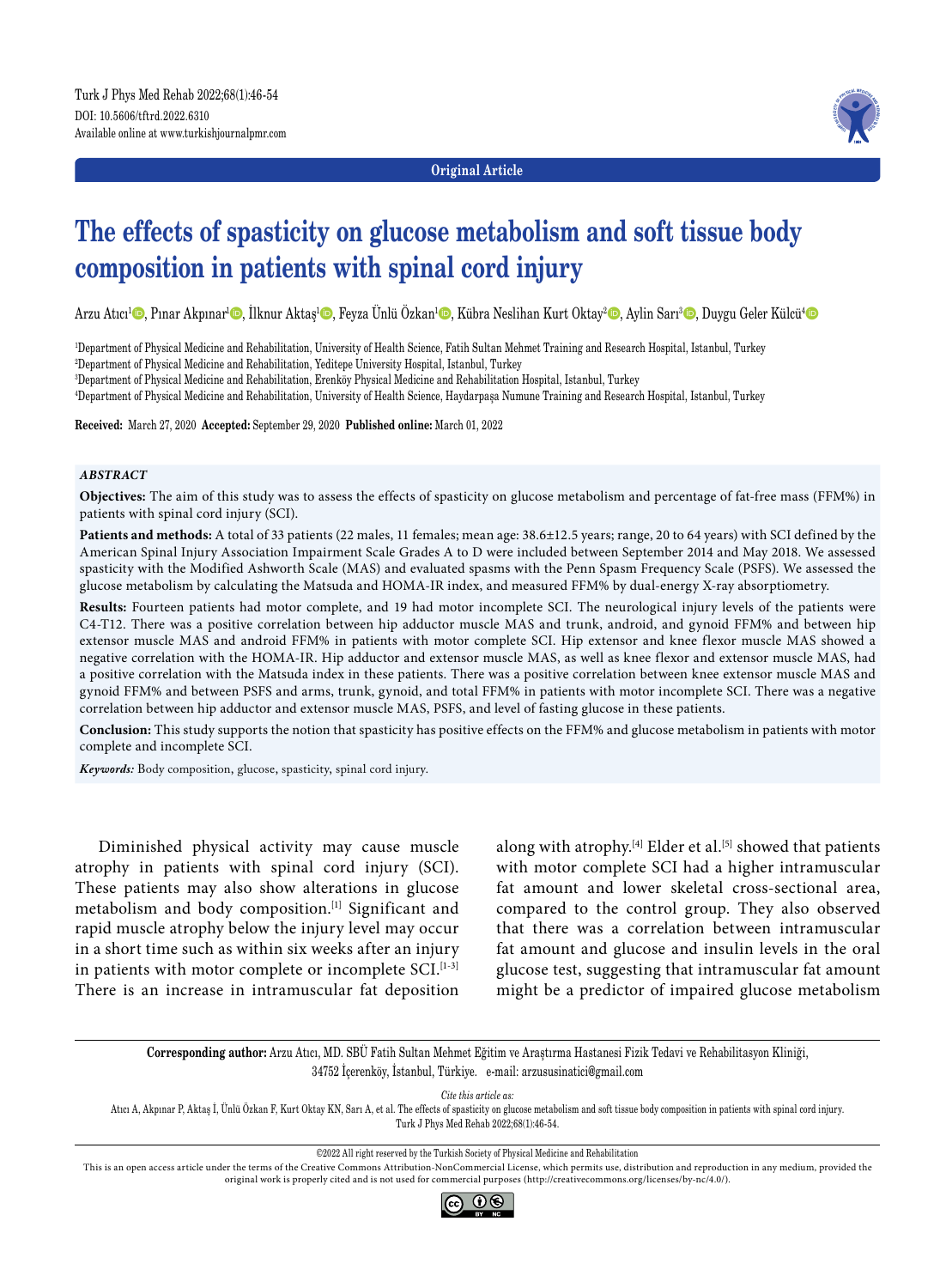and risk of type II diabetes mellitus (DM) in patients with SCI. Therefore, glucose metabolism may be impaired due to the increase in the intramuscular fat amount and alterations in the body composition of patients with SCI.

Researchers have shown that spasticity can preserve the muscle mass through muscle contraction in patients with SCI.<sup>[6,7]</sup> A few studies have proposed that spasticity may affect glucose metabolism positively, as it maintains fat-free mass (FFM) and prevents muscle atrophy in patients with only motor complete SCI.<sup>[8-10]</sup> In the present study, we aimed to investigate the impact of spasticity on glucose metabolism and FFM in both patients with motor complete SCI and patients with motor incomplete SCI.

# **PATIENTS AND METHODS**

This single-center, prospective, cross-sectional study was conducted at the inpatient rehabilitation unit of Fatih Sultan Mehmet Training and Research Hospital between September 2014 and May 2018. Patients with SCI who were at least one-year postinjury were included in the study. Patients were not using any drugs that affect spasticity other than baclofen and the baclofen doses remained stable within the past six months. None of the patients were administered botulinum injections within the past six months. Patients having decubitus ulcers, urinary tract infections, and any other complications that affect spasticity, joint contracture, history of other central nervous system disease, an established diagnosis of DM, fasting glucose over 125 mg/dL, body mass index (BMI) higher than 30 kg/m<sup>2</sup>, and those taking medications known to affect glucose metabolism such as glucocorticoids and others were excluded from the study. A total of 48 patients with SCI were screened. However, 11 patients were excluded, as the time span after the injury was shorter than one year, three patients due to DM, and one patient due to Parkinson's disease. Finally, the remaining 33 patients (22 males, 11 females; mean age: 38.6±12.5 years; range, 20 to 64 years) were included in the study (Figure 1). The patients were divided into two groups according to the American Spinal Injury Association (ASIA) Impairment Scale (AIS) A, B (motor complete) and AIS C, D (motor incomplete). A written informed consent was obtained from each patient. The study protocol was approved by the Fatih Sultan Mehmet Training and Research Hospital Ethics Committee (No: 2013/22). The study was conducted in accordance with the principles of the Declaration of Helsinki. The study is registered on

# **Anthropometric measurements and body mass index**

ClinicalTrials.gov (NCT03859960).

Waist and hip measurements were performed in each patient. The measurements were conducted in accordance with the recommendations of the World Health Organization (WHO). Patients were lying in bed in a supine, and vertical position to the bed. An inelastic tape was used without any compression. Waist circumference was measured from the midpoint between the top of the iliac crest to the last palpable rib at the end of expiration. Hip circumference was measured from the largest portion of the buttocks.[11] Wheelchair scale (Desis, BW, TUR) was used to measure the weight, when the patient was sitting on the wheelchair. The weight of the wheelchair



**Figure 1.** Study flow chart. SCI: Spinal cord injury.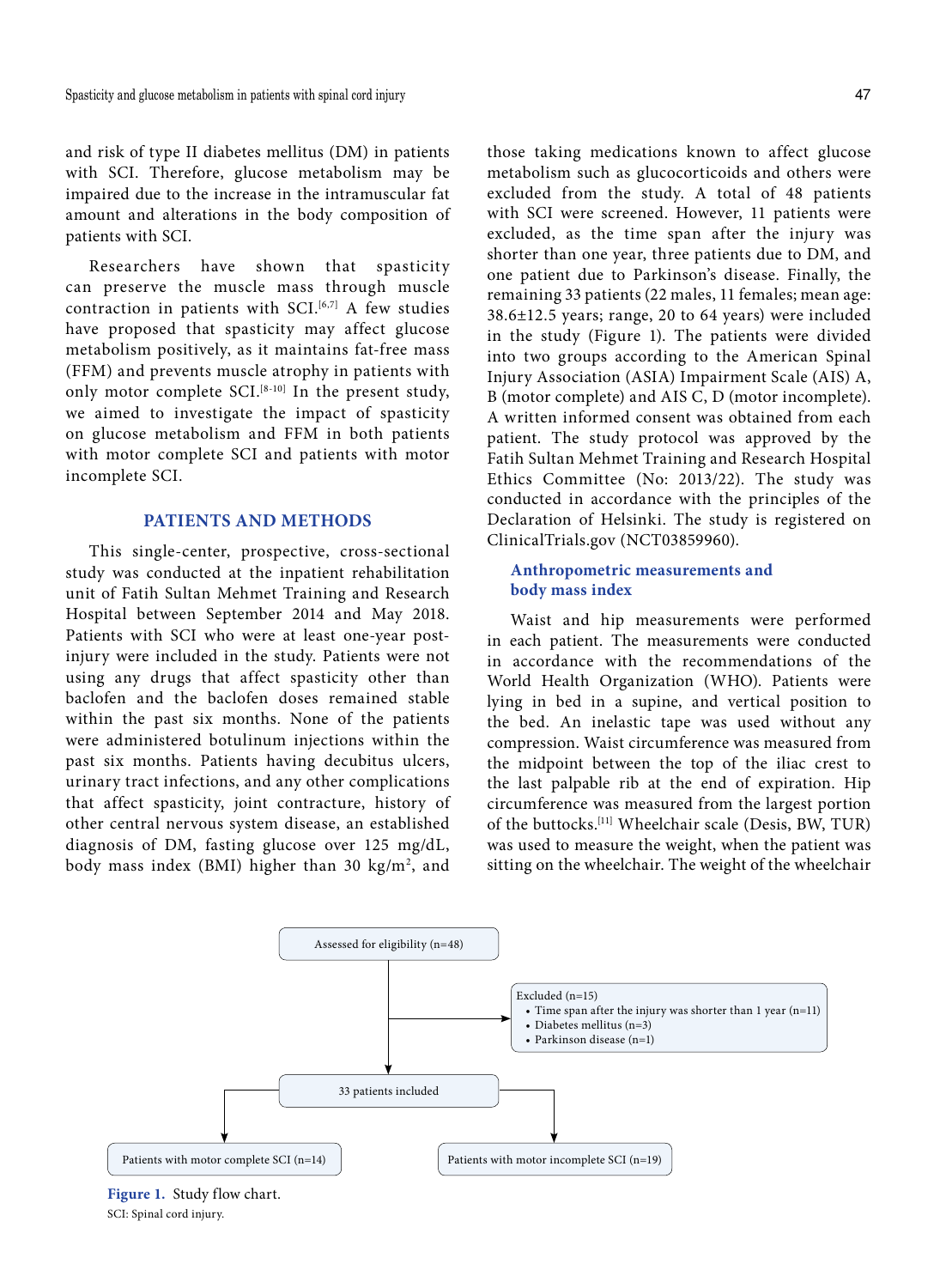was, then, subtracted from the measurement. Thus, the weight of the patient was obtained. The BMI was calculated using the following formula: (body weight)/ (square of height).

# **Body composition**

A dual-energy X-ray absorptiometry (DXA) device (Lunar HVPS7681; General Electric, Madison, WI, USA) was used to measure the body composition as FFM% of arms, legs, android, gynoid, trunk, and total body.[12]

## **Assessment of spasticity**

The Modified Ashworth Scale (MAS) and the Penn Spasm Frequency Scale (PSFS) were used to assess spasticity and spasm frequency, respectively. The lower extremity MAS scores of all patients were collected three times a day by a single researcher, owing to the changes in spasticity during the daytime. Hip extensor and adductor spasticity, knee extensor and flexor spasticity, and ankle plantar flexor spasticity were evaluated using the MAS in the first day at 10:00 A.M., 03:00 P.M., and 08:00 P.M. More importantly, we changed MAS  $1 +$  Grade to 2, while MAS Grades 2, 3, and 4 were converted to 3, 4, and 5, respectively.<sup>[8,9,13]</sup> The patients were evaluated in the supine position, upper extremities parallel to the trunk, and the lower extremities parallel to each other, except for the evaluation of knee extensors in the prone position.<sup>[13]</sup> To determine the spasticity of each compartment, the average of the six measurements (three from the right and three from the left) was calculated.

Hip adductor spasticity  $MAS = (right hip adductor)$  $MAS 1 + right hip adductor MAS 2 + right hip adductor$ MAS 3 + left hip adductor MAS 1 + left hip adductor MAS 2 + left hip adductor MAS 3)/6. The average of spasticity was calculated for each compartment.

Flexor and extensor spasms were assessed using the PSFS developed by Penn et al.<sup>[14]</sup> It is a five-point subjective, self-report scale used to evaluate the spasm frequency.[15]

## **Glucose metabolic profiles**

A total of 75 g oral glucose tolerance test (OGTT) was performed to all patients after 12-h overnight fasting. The patients' blood samples in the quantity of 2 mL were taken at 0, 30, 60, 90, and 120 min after loading the glucose solution. The plasma glucose levels were determined by the photometric method by using an Abbott ARCHITECT<sup>TM</sup> C16000 model auto-analyzer (Abbott Laboratories, Abbott Park, IL, USA). Insulin measurements were performed by the chemiluminescent micro-particle immunoassay method using the ARCHITECT<sup>TM</sup> system brand kits on the Abbott brand i2000SR immunological analyzer (Abbott Laboratories, Abbott Park, IL, USA). The HbA1c levels were measured by the ion exchange chromatography method using an automatic glycohemoglobin analyzer (ADAMS A1c HA-8180V; Arkray Inc., MN, USA).

| <b>TABLE 1</b><br>Demographics and clinical characteristics of patients with SCI |                                  |                                             |    |                                |                                        |              |       |  |  |  |
|----------------------------------------------------------------------------------|----------------------------------|---------------------------------------------|----|--------------------------------|----------------------------------------|--------------|-------|--|--|--|
|                                                                                  |                                  | Patients with motor complete<br>$SCI(n=14)$ |    | Patients with motor incomplete |                                        |              |       |  |  |  |
|                                                                                  | Median<br>Mean±SD<br>$\mathbf n$ |                                             |    |                                | Median<br>$Mean \pm SD$<br>$\mathbf n$ |              |       |  |  |  |
| Age (year)                                                                       |                                  | $37.4 \pm 9.9$                              |    |                                | $39.6 \pm 14.3$                        |              | 0.601 |  |  |  |
| <b>Sex</b>                                                                       |                                  |                                             |    |                                |                                        |              | 0.136 |  |  |  |
| Female                                                                           | 7                                |                                             |    | $\overline{4}$                 |                                        |              |       |  |  |  |
| Male                                                                             | 7                                |                                             |    | 15                             |                                        |              |       |  |  |  |
| Level of injury                                                                  |                                  |                                             |    |                                |                                        |              | 0.278 |  |  |  |
| Cervical                                                                         | 3                                |                                             |    | 8                              |                                        |              |       |  |  |  |
| Thoracic                                                                         | 11                               |                                             |    | 11                             |                                        |              |       |  |  |  |
| Time since injury (month)                                                        |                                  | $47.4 + 52.6$                               | 23 |                                | $62.1 \pm 47.8$                        | 55           | 0.183 |  |  |  |
| Baclofen dose (mg/day)                                                           |                                  | $22.9 \pm 22.3$                             | 25 |                                | $29.5 \pm 34.7$                        | $\mathbf{0}$ | 0.803 |  |  |  |
| BMI (kg/m <sup>2</sup> )                                                         |                                  | $25.1 \pm 3.8$                              |    |                                | $25.4 \pm 3.7$                         |              | 0.782 |  |  |  |
| Waist circumference (cm)                                                         |                                  | $91.3 \pm 11.5$                             |    |                                | $94.6 \pm 11.6$                        |              | 0.419 |  |  |  |
| Hip circumference (cm)                                                           |                                  | $100.1 \pm 9.0$                             |    |                                | $104.9 \pm 9.3$                        |              | 0.148 |  |  |  |
| SCI: Spinal cord injury; BMI: Body mass index, * p<0.05.                         |                                  |                                             |    |                                |                                        |              |       |  |  |  |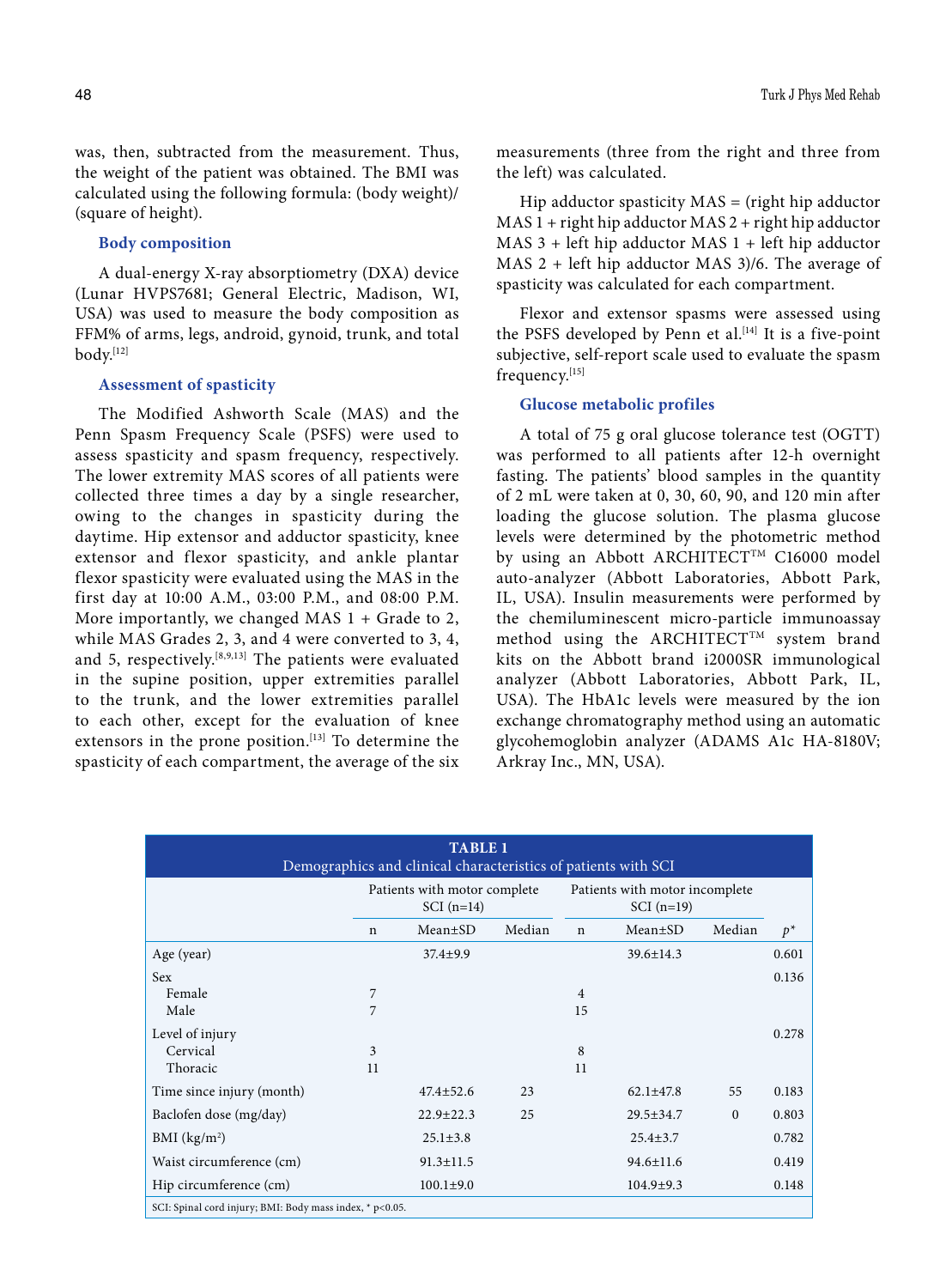| <b>TABLE 2</b><br>Correlation between spasticity and FFM% in patients with motor complete and motor incomplete SCI                                                    |                                  |           |                      |                      |                      |               |                      |                                    |                        |                       |                        |                      |  |  |
|-----------------------------------------------------------------------------------------------------------------------------------------------------------------------|----------------------------------|-----------|----------------------|----------------------|----------------------|---------------|----------------------|------------------------------------|------------------------|-----------------------|------------------------|----------------------|--|--|
|                                                                                                                                                                       | Patients with motor complete SCI |           |                      |                      |                      |               |                      | Patients with motor incomplete SCI |                        |                       |                        |                      |  |  |
|                                                                                                                                                                       | Legs<br>Arms<br>FFM%<br>FFM%     |           | Trunk<br>FFM%        | Android<br>FFM%      | Gynoid<br>FFM%       | Total<br>FFM% | Arms<br>FFM%         | Legs<br>FFM%                       | Trunk<br>FFM%          | Android<br><b>FFM</b> | Gynoid<br>FFM%         | Total<br>FFM%        |  |  |
|                                                                                                                                                                       | r(p)                             | r(p)      | r(p)                 | r(p)                 | r(p)                 | r(p)          | r(p)                 | r(p)                               | r(p)                   | r(p)                  | r(p)                   | r(p)                 |  |  |
| MAS hip<br>adductor muscles                                                                                                                                           | <b>NS</b>                        | <b>NS</b> | 0.586<br>$(0.035)^*$ | 0.604<br>$(0.029)^*$ | 0.592<br>$(0.033)^*$ | <b>NS</b>     | <b>NS</b>            | <b>NS</b>                          | <b>NS</b>              | <b>NS</b>             | <b>NS</b>              | <b>NS</b>            |  |  |
| MAS hip<br>extensor muscles                                                                                                                                           | <b>NS</b>                        | <b>NS</b> | <b>NS</b>            | 0.746<br>$(0.003)^*$ | <b>NS</b>            | <b>NS</b>     | <b>NS</b>            | <b>NS</b>                          | <b>NS</b>              | <b>NS</b>             | <b>NS</b>              | <b>NS</b>            |  |  |
| MAS knee<br>flexor muscles                                                                                                                                            | <b>NS</b>                        | <b>NS</b> | <b>NS</b>            | <b>NS</b>            | <b>NS</b>            | <b>NS</b>     | <b>NS</b>            | <b>NS</b>                          | <b>NS</b>              | <b>NS</b>             | <b>NS</b>              | <b>NS</b>            |  |  |
| MAS knee<br>extensor muscles                                                                                                                                          | <b>NS</b>                        | <b>NS</b> | <b>NS</b>            | <b>NS</b>            | <b>NS</b>            | <b>NS</b>     | <b>NS</b>            | <b>NS</b>                          | <b>NS</b>              | <b>NS</b>             | 0.529<br>$(0.024)^{*}$ | <b>NS</b>            |  |  |
| MAS ankle<br>plantar flexor muscles                                                                                                                                   | <b>NS</b>                        | <b>NS</b> | <b>NS</b>            | <b>NS</b>            | <b>NS</b>            | <b>NS</b>     | <b>NS</b>            | <b>NS</b>                          | <b>NS</b>              | <b>NS</b>             | <b>NS</b>              | <b>NS</b>            |  |  |
| <b>PSFS</b>                                                                                                                                                           | <b>NS</b>                        | <b>NS</b> | <b>NS</b>            | <b>NS</b>            | <b>NS</b>            | <b>NS</b>     | 0.523<br>$(0.026)^*$ | <b>NS</b>                          | 0.506<br>$(0.032)^{*}$ | <b>NS</b>             | 0.521<br>$(0.027)^{*}$ | 0.526<br>$(0.025)^*$ |  |  |
| FFM%: Percentage of fat-free mass; SCI: Spinal cord injury; NS: Nonsignificant correlation; MAS: Modified Ashworth Scale; PSFS: Penn Spasm Frequency Scale; * p<0.05. |                                  |           |                      |                      |                      |               |                      |                                    |                        |                       |                        |                      |  |  |

The Matsuda index and Homeostasis Model Assessment of Insulin Resistance (HOMA-IR) were used to assess the glucose metabolism. The latter is a simple, widely accepted, and inexpensive method used for the assessment of insulin resistance. Although there is no absolute threshold value for HOMA-IR, most of the studies have accepted the values more than 2.7 for insulin resistance.<sup>[16]</sup> In this study, HOMA-IR was calculated using the following formula: fasting insulin ( $\mu$ IU/mL)  $\times$  fasting plasma glucose  $(mg/dL)/405$ .<sup>[17]</sup> Insulin sensitivity of the patients was calculated using the Matsuda index formula: 10.000/square root (fasting plasma insulin  $\times$  fasting plasma glucose)  $\times$  (mean OGTT insulin concentration  $\times$  mean OGTT glucose concentration).<sup>[18]</sup>

# **Statistical analysis**

The power analysis was calculated according to the study by Gorgey et al.<sup>[9]</sup> who assumed knee flexor spasticity with effect size as 0.730 and power as 0.80 (alpha=0.05). The sample sizes of minimum 12 patients were calculated for both the motor complete and motor incomplete groups. This calculation was performed by G\*Power version 3.0.10 software (Heinrich-Heine-Universität Düsseldorf, Düsseldorf, Germany).



**Figure 2.** Correlation between spasticity and HOMA index in patients with motor complete SCI. **(a)** Correlation between hip extensor muscle MAS and HOMA index; **(b)** Correlation between knee flexor muscle MAS and HOMA index. HOMA: Homeostasis Model Assessment; SCI: Spinal cord injury; MAS: Modified Ashworth Scale.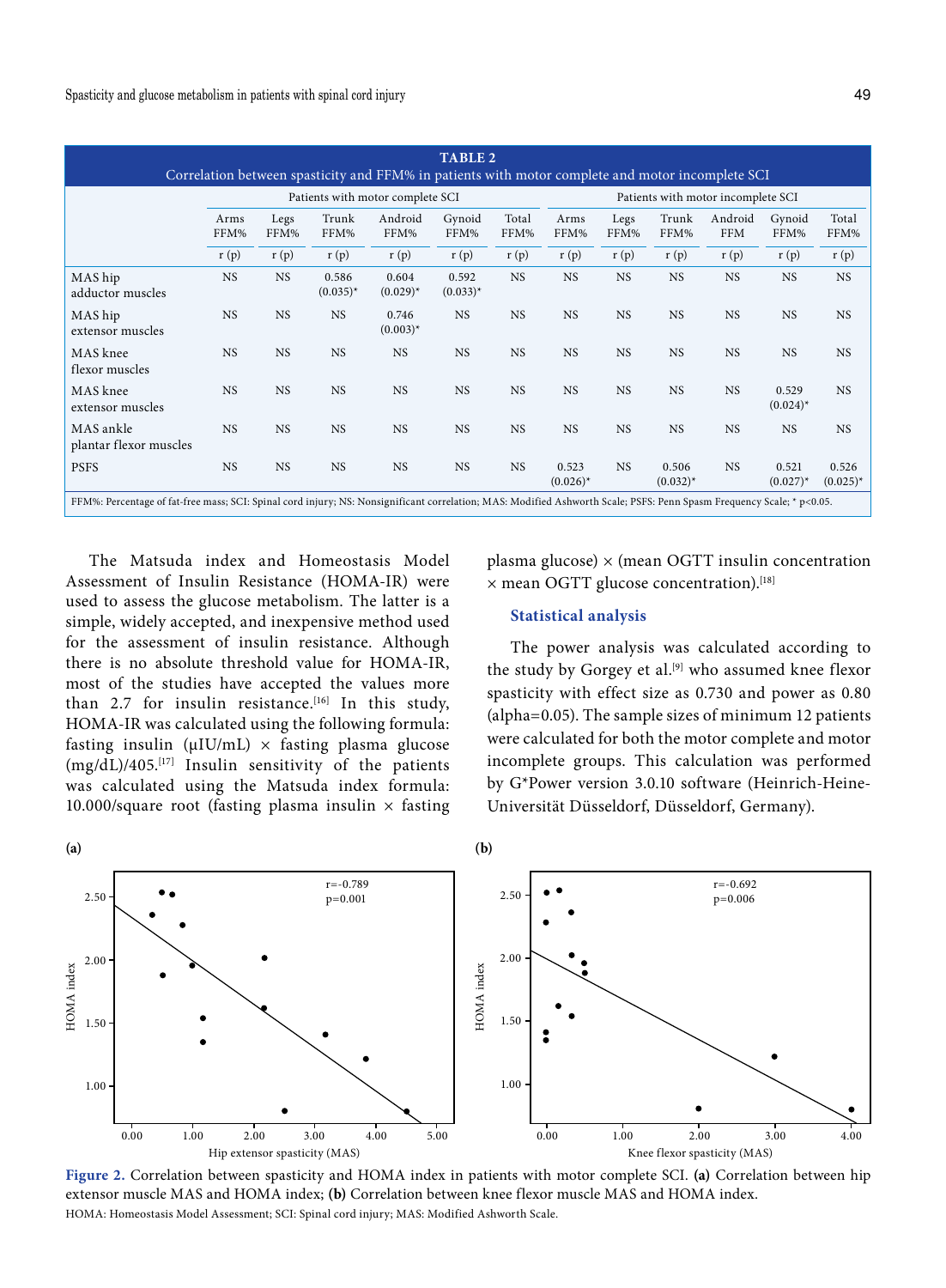Statistical analysis was performed using the IBM SPSS version 22.0 software (IBM Corp., Armonk, NY, YSA). The Shapir-Wilk test was used to check whether the variables were normally distributed. Descriptive data were expressed in mean ± standard deviation (SD), median (min-max) or number and frequency. The Student's t-test was used to compare normally distributed variables between the two groups. Additionally, the two groups of variables with non-normal distribution were compared using the Mann-Whitney U test. Qualitative data were compared using the Fisher's exact test. Pearson correlation analysis was performed to assess the association between the variables with conformity to the normal distribution. Where the baclofen dose was fixed, partial correlation was used to evaluate the associations. A  $p$  value of <0.05 was considered statistically significant.

# **RESULTS**

Fourteen patients had motor complete (AIS A, B) and 19 patients had motor incomplete (AIS C, D) SCI. The neurological injury levels of patients were C4-T12. The time from the event varied between 12 and 190 months with a mean time of 55.6±49.6 months. There was no statistically significant difference between the two groups in terms of sex, age, time from event, baclofen dose, BMI, and waist and hip circumferences (p>0.05) (Table 1). Additionally, there was no significant difference between the two groups in terms of fasting



**Figure 3.** Correlation between spasticity and Matsuda index in patients with motor complete SCI. **(a)** correlation between hip adductor muscle MAS and Matsuda index; **(b)** correlation between hip extensor muscle MAS and Matsuda index; **(c)** correlation between knee flexor muscle MAS and Matsuda index; **(d)** correlation between knee extensor muscle MAS and Matsuda index. SCI: Spinal cord injury; MAS: Modified Ashworth Scale.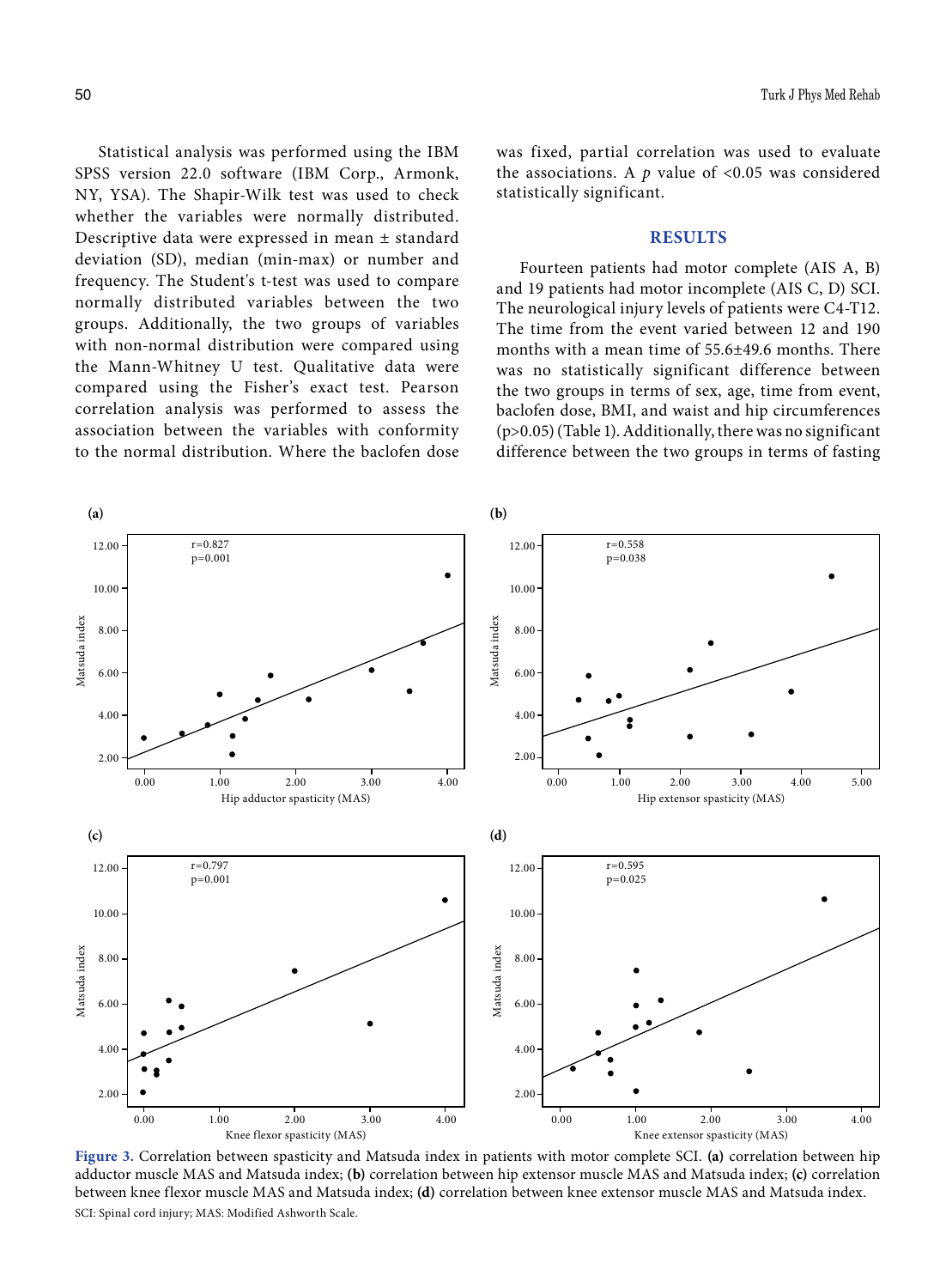| <b>TABLE 3</b><br>Correlation between spasticity and fasting glucose levels, HbA1c levels, HOMA-IR, and Matsuda index in patients with<br>motor complete and motor incomplete SCI |                          |           |                                  |                        |                                    |           |           |                  |  |  |  |
|-----------------------------------------------------------------------------------------------------------------------------------------------------------------------------------|--------------------------|-----------|----------------------------------|------------------------|------------------------------------|-----------|-----------|------------------|--|--|--|
|                                                                                                                                                                                   |                          |           | Patients with motor complete SCI |                        | Patients with motor incomplete SCI |           |           |                  |  |  |  |
|                                                                                                                                                                                   | Fasting glucose<br>level | HbA1c     | HOMA-IR                          | Matsuda<br>index       | Fasting glucose<br>level           | HbA1c     | HOMA-IR   | Matsuda<br>index |  |  |  |
|                                                                                                                                                                                   | r(p)                     | r(p)      | r(p)                             | r(p)                   | r(p)                               | r(p)      | r(p)      | r(p)             |  |  |  |
| MAS hip<br>adductor muscles                                                                                                                                                       | <b>NS</b>                | <b>NS</b> | <b>NS</b>                        | 0.827<br>$(0.001)^*$   | $-0.607$<br>$(0.006)^*$            | <b>NS</b> | <b>NS</b> | <b>NS</b>        |  |  |  |
| MAS hip<br>extensor muscles                                                                                                                                                       | <b>NS</b>                | <b>NS</b> | $-0.789$<br>$(0.001)^{*}$        | 0.558<br>$(0.038)^*$   | $-0.505$<br>$(0.027)^{*}$          | <b>NS</b> | <b>NS</b> | <b>NS</b>        |  |  |  |
| MAS knee<br>flexor muscles                                                                                                                                                        | <b>NS</b>                | <b>NS</b> | $-0.692$<br>$(0.006)^*$          | 0.797<br>$(0.001)^*$   | <b>NS</b>                          | <b>NS</b> | <b>NS</b> | <b>NS</b>        |  |  |  |
| MAS knee<br>extensor muscles                                                                                                                                                      | <b>NS</b>                | <b>NS</b> | <b>NS</b>                        | 0.595<br>$(0.025)^{*}$ | <b>NS</b>                          | <b>NS</b> | <b>NS</b> | <b>NS</b>        |  |  |  |
| MAS ankle<br>plantar flexor muscles                                                                                                                                               | <b>NS</b>                | <b>NS</b> | <b>NS</b>                        | <b>NS</b>              | <b>NS</b>                          | <b>NS</b> | <b>NS</b> | <b>NS</b>        |  |  |  |
| <b>PSFS</b>                                                                                                                                                                       | <b>NS</b>                | <b>NS</b> | <b>NS</b>                        | <b>NS</b>              | $-0.437$<br>$(0.041)^{*}$          | <b>NS</b> | <b>NS</b> | <b>NS</b>        |  |  |  |

HOMA-IR: Homeostasis Model Assessment of Insulin Resistance; SCI: Spinal cord injury; NS: Nonsignificant correlation; MAS: Modified Ashworth Scale; PSFS: Penn Spasm Frequency Scale; \* p<0.05.

glucose levels, HbA1c, HOMA-IR, Matsuda index, hip extensor and adductor muscle MAS, knee flexor and extensor muscle MAS, ankle plantar flexor muscle MAS, PSFS and FFM% (p>0.05).

In the patients with motor complete SCI, the waist circumference had a negative correlation with the hip extensor muscle MAS and ankle plantar flexor muscle MAS (r=-0.547, p=0.043; r=-0.613, p=0.020, respectively). Additionally, the waist circumference had a positive correlation with ankle plantar flexor muscle MAS (r=0.47, p=0.042) in the patients with motor incomplete SCI. However, there was no statistically significant correlation between the hip circumference and other variables in either group.

| <b>TABLE 4</b><br>Partial correlation between spasticity and fasting glucose level, HbA1c, HOMA-IR, and Matsuda index where<br>baclofen dose was fixed |                          |           |                                  |                        |                                    |           |           |                  |  |  |  |
|--------------------------------------------------------------------------------------------------------------------------------------------------------|--------------------------|-----------|----------------------------------|------------------------|------------------------------------|-----------|-----------|------------------|--|--|--|
|                                                                                                                                                        |                          |           | Patients with motor complete SCI |                        | Patients with motor incomplete SCI |           |           |                  |  |  |  |
|                                                                                                                                                        | Fasting glucose<br>level | HbA1c     | HOMA-IR                          | Matsuda<br>index       | Fasting glucose<br>level           | HbA1c     | HOMA-IR   | Matsuda<br>index |  |  |  |
|                                                                                                                                                        | r(p)                     | r(p)      | r(p)                             | r(p)                   | r(p)                               | r(p)      | r(p)      | r(p)             |  |  |  |
| MAS hip<br>adductor muscles                                                                                                                            | <b>NS</b>                | <b>NS</b> | <b>NS</b>                        | 0.784<br>$(0.002)^{*}$ | $-0.587$<br>$(0.010)^*$            | <b>NS</b> | <b>NS</b> | <b>NS</b>        |  |  |  |
| MAS hip<br>extensor muscles                                                                                                                            | <b>NS</b>                | <b>NS</b> | $-0.748$<br>$(0.003)^*$          | <b>NS</b>              | $-0.469$<br>$(0.049)^{*}$          | <b>NS</b> | <b>NS</b> | <b>NS</b>        |  |  |  |
| MAS knee<br>flexor muscles                                                                                                                             | <b>NS</b>                | <b>NS</b> | $-0.617$<br>$(0.025)^{*}$        | 0.710<br>$(0.007)^*$   | <b>NS</b>                          | <b>NS</b> | <b>NS</b> | <b>NS</b>        |  |  |  |
| MAS knee<br>extensor muscles                                                                                                                           | <b>NS</b>                | <b>NS</b> | <b>NS</b>                        | <b>NS</b>              | <b>NS</b>                          | <b>NS</b> | <b>NS</b> | <b>NS</b>        |  |  |  |
| MAS ankle<br>plantar flexor muscles                                                                                                                    | <b>NS</b>                | <b>NS</b> | <b>NS</b>                        | <b>NS</b>              | <b>NS</b>                          | <b>NS</b> | <b>NS</b> | <b>NS</b>        |  |  |  |
| <b>PSFS</b>                                                                                                                                            | <b>NS</b>                | <b>NS</b> | <b>NS</b>                        | <b>NS</b>              | $-0.476$<br>$(0.046)^*$            | <b>NS</b> | <b>NS</b> | <b>NS</b>        |  |  |  |

HOMA-IR: Homeostasis Model Assessment of Insulin Resistance; SCI: Spinal cord injury; NS: Nonsignificant correlation; MAS: Modified Ashworth Scale; PSFS: Penn Spasm Frequency Scale; \* p<0.05.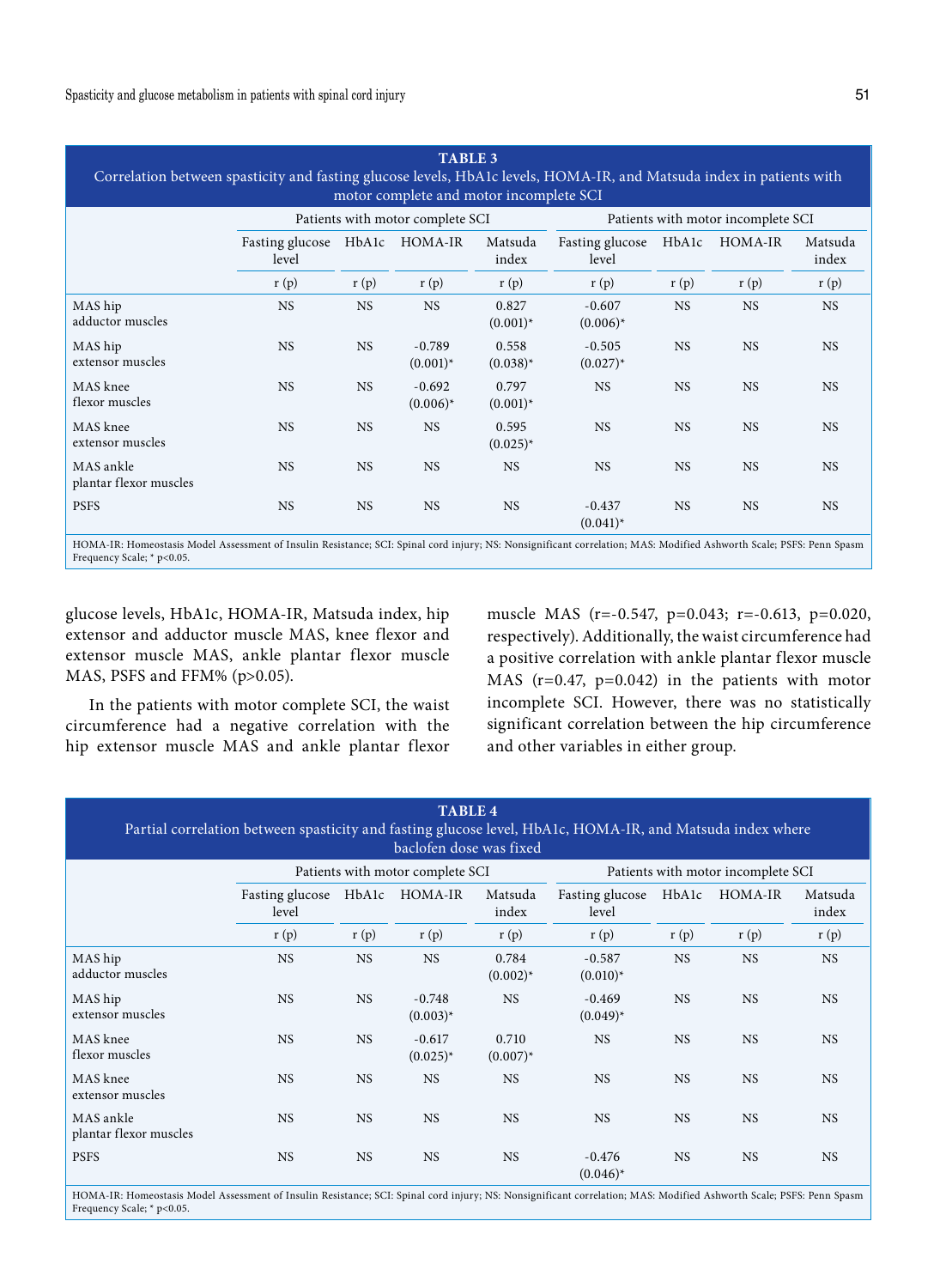The hip adductor muscle MAS showed a positive correlation with FFM% android, FFM% gynoid, and FFM% trunk proportions in the patients with motor complete SCI. The hip extensor muscle MAS had also a positive correlation with android FFM% proportion (p<0.05). However, the PSFS scores were not associated with FFM% (p>0.05) (Table 2).

We observed that the knee extensor muscle MAS had a positive correlation with gynoid FFM% in the patients with motor incomplete SCI. The PSFS had a positive correlation with arms FFM%, trunk FFM%, gynoid FFM%, and total body FFM% proportions (p<0.05) (Table 2).

The hip extensor muscle MAS and knee flexor muscle MAS had a negative correlation with HOMA-IR in the patients with motor complete SCI  $(p<0.05)$ (Figure 2). The hip adductor and extensor muscle MAS, as well as knee flexor and extensor muscle MAS had a positive correlation with the Matsuda index (p<0.05) (Figure 3). Any type of muscle MAS had no correlation with fasting plasma glucose and HbA1c levels. Additionally, the PSFS scores had no correlation with the HOMA-IR, Matsuda index, fasting plasma glucose, and HbA1c levels (p>0.05) (Table 3).

The hip, knee, and ankle muscle MAS showed no correlation with the HbA1c, HOMA-IR, and Matsuda index in the patients with motor incomplete SCI (p>0.05). However, the fasting plasma glucose level had a negative correlation with the hip adductor and extensor muscle MAS and PSFS (p<0.05) (Table 3).

The partial correlation analysis between spasticity and fasting glucose, HbA1c, HOMA-IR and Matsuda index, where baclofen dose were fixed, showed that the hip extensor muscle MAS and knee flexor muscle MAS had a negative correlation with HOMA-IR. Additionally, the hip adductor muscle MAS and knee flexor muscle MAS had a positive correlation with the Matsuda index in the patients with motor complete SCI. Fasting plasma glucose levels showed a negative correlation with hip adductor and hip extensor muscle MAS, and a partial correlation with PSFS in the patients with motor incomplete SCI (Table 4).

# **DISCUSSION**

In the present study, we investigated the impact of spasticity on glucose metabolism and body composition in the patients with SCI. Our study results showed a significant correlation between spasticity and insulin resistance, as well as insulin sensitivity in the patients with motor complete SCI. We also found a significant correlation between spasticity and fasting plasma glucose levels in the patients with motor incomplete SCI. Spasticity was correlated with FFM% in the patients with both motor complete and motor incomplete SCI.

Glucose intolerance and DM are more common in patients with SCI than the general population.[19] This phenomenon is explained by inactivation, alteration in body composition, and an increase in the adipose tissue.<sup>[20]</sup> Hormonal alterations may also occur after SCI. A decrease in testosterone, growth hormone, and insulin growth factor is observed in SCI, thereby probably leading to a decline in FFM and rise in fat mass which may indirectly increase the risk of metabolic syndrome and heart disease, eventually.<sup>[1,21-22]</sup> Therefore, heart disease has been shown to be one of the most common reasons for death in these patients at least one year after injury.[23] It is of utmost importance that healthcare professionals should be aware of these changes.

In the current study, we found a positive correlation between the hip adductor muscle MAS and trunk, android, and gynoid FFM% rates and between the hip extensor muscle MAS and android FFM% in patients with motor complete SCI. These results are also consistent with the results of previous studies.<sup>[8,9]</sup> In a cross-sectional study, Gorgey et al.<sup>[9]</sup> found a positive correlation between knee extensor muscle MAS along with gynoid FFM% and total body FFM%; knee flexor spasticity along with trunk FFM% and total body FFM% in patients with chronic motor complete SCI. They also showed that spasticity might have an effect on glucose metabolism via involuntary muscle contractions which decrease muscle atrophy, thereby maintaining FFM% and preventing increase in FM%. Furthermore, Jung et al.<sup>[8]</sup> reported that fat mass was lower in patients with chronic motor complete SCI with severe spasticity than in those with mild spasticity. They also found a negative correlation between the sum of the knee extensor and ankle extensor MAS and the percentage of body fat. In addition, we evaluated patients with motor incomplete SCI in our study and found a positive correlation between the knee extensor muscle MAS and gynoid FFM% rates and between PSFS and arms, gynoid, trunk and total body FFM% proportions in these patients.

The MAS, which is the most common scale used in this setting, was applied to assess spasticity in our study. While choosing the most optimal measurement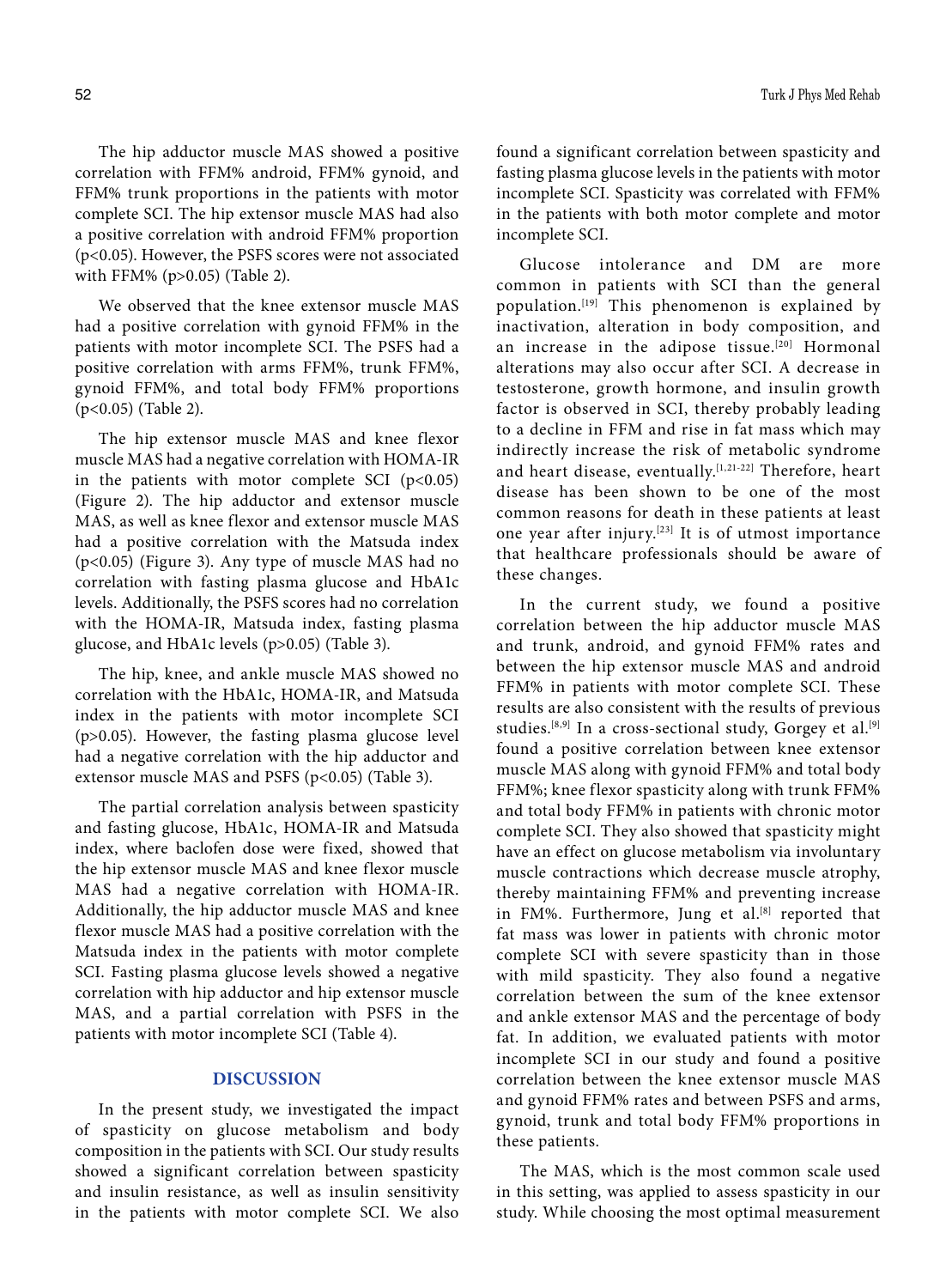tool, it should be taken into account that spasticity is a multidimensional phenomenon.<sup>[24]</sup> The severity of spasticity can alter within a single day depending on the patient's physical and emotional conditions.[25] Therefore, patients were assessed three times a day, due to the fluctuating nature of spasticity. Unlike other studies, PSFS was also used in our study, since spasms cause involuntary muscle contractions in patients with SCI. The PSFS is a self-report measure which assesses spasm frequency, while MAS is an examiner-based scale; therefore, we attempted to measure the multiple aspects of spasticity with a wider view.[15,26,27]

Furthermore, Gorgey et al.<sup>[9]</sup> found a correlation between spasticity and body composition, although they were unable to show any correlation between spasticity and insulin sensitivity and insulin resistance in patients with motor complete SCI. They suggested that spasticity might indirectly affect the glucose metabolism, by affecting the body composition. In our study, we found a negative correlation between the hip extensor muscle MAS and knee flexor muscle MAS with insulin resistance in the patients with motor complete SCI and a positive correlation between hip extensor, hip adductor, knee extensor and knee flexor muscle MAS with insulin sensitivity. These results indicate that spasticity may exert a positive effect on the glucose metabolism. In the assessment of partial correlation, where the baclofen dose was fixed in patients with motor complete SCI, we found that insulin resistance had a negative correlation with hip extensor muscle MAS and the knee flexor muscle MAS. Additionally, insulin sensitivity had a positive correlation with hip adductor muscle MAS and knee flexor muscle MAS. Jung et al.<sup>[8]</sup> assessed fasting plasma glucose in their study, but they did not assess the insulin sensitivity. They found significantly lower plasma glucose levels in patients with motor complete SCI who had severe spasticity, compared to those with mild spasticity.

Apart from spasticity, voluntary muscle contractions have an additional impact on the muscle metabolism in patients with motor incomplete SCI. Therefore, in these patients, it is difficult to discriminate the exclusive impact of spasticity on glucose metabolism and FFM%. Nevertheless, we suggest that spasticity and spasms may have a positive effect on the glucose metabolism and body composition, since fasting glucose levels had a negative correlation with hip adductor and extensor muscle MAS and PSFS in both Pearson's correlation analysis and baclofen dose-adjusted partial correlation analysis in this study. Furthermore, spasticity and spasms were found to have a correlation with FFM% in the patients with motor incomplete SCI.

An experimental, controlled study including patients with SCI based on catheter measurements showed that the glucose uptake was three times more in the legs of patients with SCI, compared to the control group.[10] This finding suggests that spasticity may decrease the risk of DM in patients with SCI independently from insulin.

In the current study, we found a negative correlation between the waist circumference and hip extensor muscle MAS and ankle plantar flexor muscle MAS in the patients with motor complete SCI. However, the ankle plantar flexor muscle MAS and waist circumference were positively correlated in the patients with motor incomplete SCI. Waist circumference is a determinant for visceral adipose tissue and researchers have reported an association between visceral adipose tissue and lipid and carbohydrate metabolism in patients with SCI.[28] Moreover, the relationship between cardiovascular risk and waist circumference was shown in patients with SCI.<sup>[29]</sup> Jung et al.<sup>[8]</sup> found that the waist circumference was significantly lower in patients with motor complete SCI with severe spasticity, compared to the patients with motor complete SCI with mild spasticity. These findings are consistent with the results of the patients with motor complete SCI in this study. However, an inverse relationship was identified in the patients with motor incomplete SCI. Therefore, further studies are required to clarify this issue.

The inclusion of the patients with paraplegia and tetraplegia is the main limitation of this study. Since the physical activity levels of the patients with paraplegia and tetraplegia are different, these two patient groups should be separately analyzed. Another limitation of this study may be the lack of upper limb spasticity assessment in tetraplegic patients.

In conclusion, our study results suggest that spasticity may have a positive effect on glucose metabolism and FFM% in patients with both motor complete and motor incomplete SCI. In the practice of rehabilitation, the positive effects of spasticity on the metabolic profiles and FFM% in patients with chronic motor complete and incomplete SCI should be considered.

#### **Declaration of conflicting interests**

The authors declared no conflicts of interest with respect to the authorship and/or publication of this article.